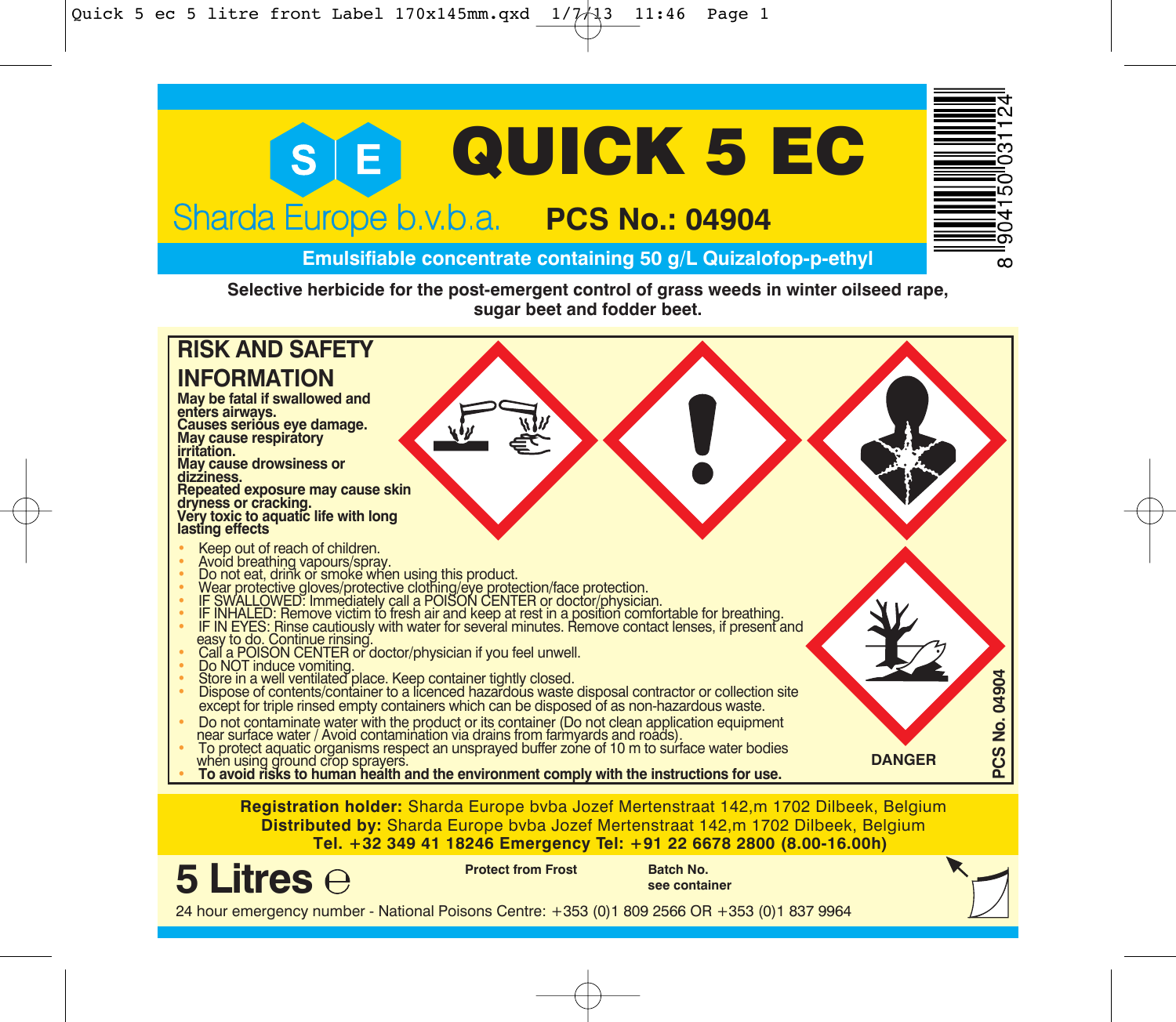

## **QUICK 5 EC**

**QUICK 5% EC is a herbicide for the control of grass weeds in winter oilseed rape, sugar beet and fodder beet.**

**®Registered trade marks and logos of Sharda Worldwide Exports Pvt. Ltd.**

### **PRECAUTIONS**

If you feel unwell seek medical advice immediately (show the label where possible).

In case of accident, call the National Poisons Information Centre:

Tel: +353 (0)1 809 2566 or +353 (0)1 837 9964

Do not contaminate water with the product or its container. Do not clean application equipment near surface water. Avoid contamination via drains from farmyards and roads.

Protect from frost.

## **READ LABEL CAREFULLY BEFORE USE**

## **IMPORTANT INFORMATION**

### **FOR USE ONLY AS AN AGRICULTURAL HERBICIDE**

| Crop                       | Maximum individual dose | Maximum number of<br>applications | Latest timing of application |
|----------------------------|-------------------------|-----------------------------------|------------------------------|
| Winter oilseed rape        | 2.5 L/ha                |                                   | 28 days pre-harvest          |
| Sugar beet,<br>fodder beet | $2.5$ L/ha              |                                   | 10 leaf stage                |

**QUICK 5% EC** is a herbicide for the control of grass weeds in winter oilseed rape, sugar beet and fodder beet.

## **INSTRUCTIONS FOR USE**

Label Version: 01 For best results apply when weeds are actively growing. Weed foliage should be dry, but soil conditions moist to aid translocation up the weed. Weeds emerging after application will not be controlled. Do not apply to crops under stress. Do not apply when frost is forecast. A period of at least two hours without rain should follow spraying otherwise weed control may be reduced.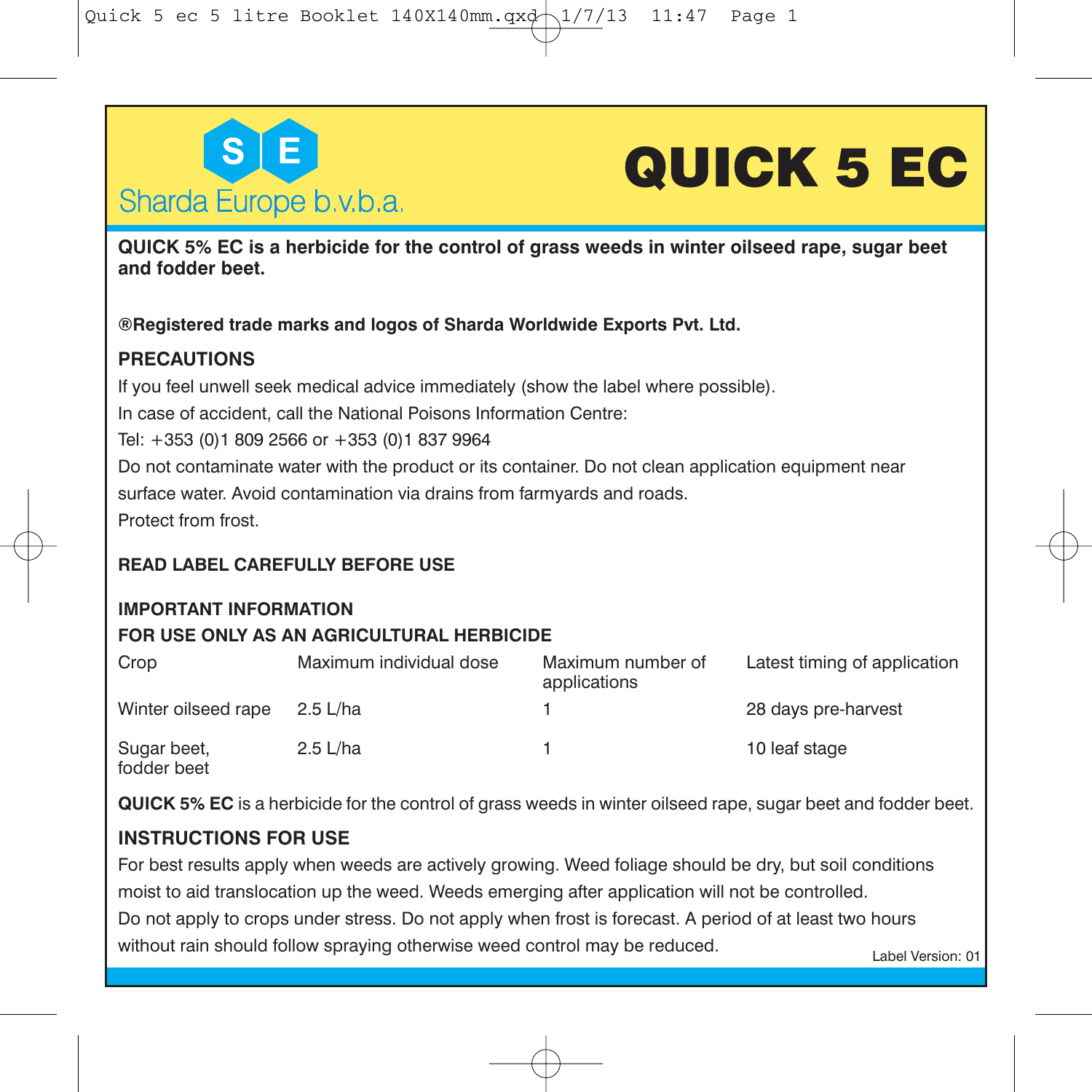

# **QUICK 5 EC**

The product can be applied once in the crop. To avoid occurrence of resistance, do not apply this product or any other product containing an ACCase inhibitor herbicide in sequence without interrupted treatment with another herbicide with a different mode of action. Use only as part of a resistance management strategy that includes cultural methods of control and does not use ACCase inhibitors as the sole chemical method of grass-weed control.

Avoid drift onto plants outside the target area due to risk of damage. Cereals and grasses are particularly sensitive to the product.

#### **Weeds Controlled-**

Annual grasses (up to fully tillered stage): 1.0 l/ha Volunteer cereals (up to fully tillered stage): 1.5 l/ha Perennial grasses (up to to first node detectable stage): 2.5 l/ha

**Crop sensitivity:** For advice on crop sensitivity and replacement after crop failure, consult with distributor.

#### **Resistance**

To prevent resistance always follow label recommendations and monitor fields regularly for any signs of poor control. Use herbicides with different modes of action.

### **Application**

Apply the recommended dose in 200 – 300 litres/ha water. Use the higher rate where crop and or/weeds are dense. Good coverage of weeds is essential for good control. Apply as a FINE or MEDIUM quality spray. Apply from the expanded cotyledon stage of the crop and before the crop covers the larger weeds.

| Weeds | Dose |
|-------|------|
|       |      |
|       |      |
|       |      |